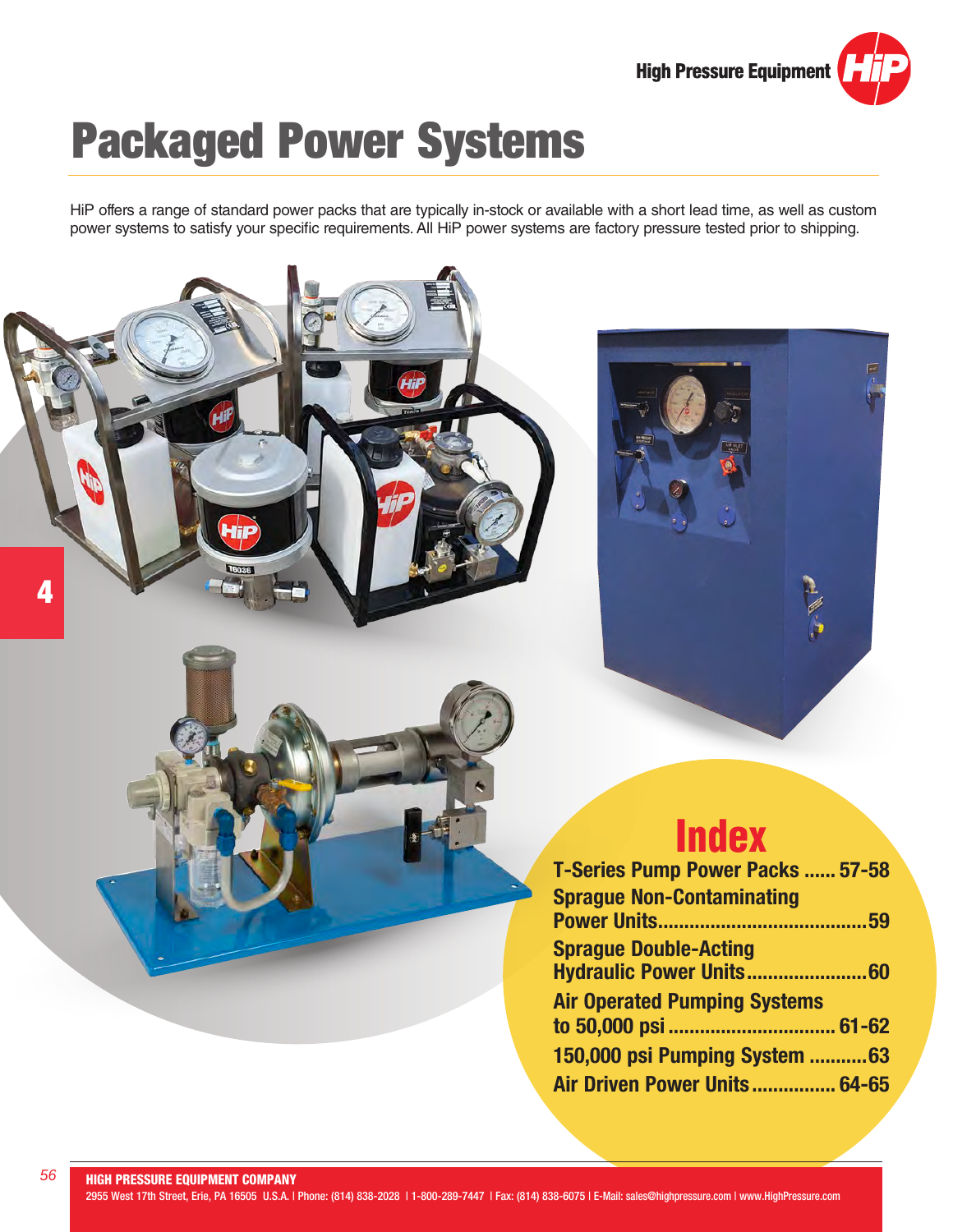

HiP packaged hydraulic power systems using our new high performance T-Series pumps are an excellent method to deliver high pressure hydraulic power to your field location. These turn-key systems only require a non-lubricated air supply to generate hydraulic power up to 68,000 psi and are designed for plain water or oil service. We offer a range of standard power packs that are typically in-stock or available with a short lead time, as well as custom power systems to satisfy your specific requirements. All HiP power packs are factory pressure tested prior to shipping.

T-Series Pump Power Packs can be used for a wide variety of high pressure applications such as bolt tensioning, pressure testing, power pressing, jacking, lifting, hydraulic power units, proof testing components, valve actuation and many more.





## Ordering Information

Part Number Example: 5065T-T6036-TB-SST This is a T60 series pump with a maximum outlet pressure of

36,500 psi and options of a tank bypass and 316 stainless steel tank.

| <b>5065T</b>      |                                        |                      | <b>T6036</b> |                                |    |                   |           |             | <b>TB-SST</b>                |
|-------------------|----------------------------------------|----------------------|--------------|--------------------------------|----|-------------------|-----------|-------------|------------------------------|
| <b>All Models</b> |                                        | <b>Pump Series</b>   |              | <b>Pump Model/Max Pressure</b> |    |                   |           |             | <b>Additional Extras</b>     |
|                   | <b>T60</b>                             | 6" Motor Series Pump |              | <b>T60 Series</b>              |    | <b>T75 Series</b> | <b>TB</b> |             | <b>Tank Bypass</b>           |
|                   | 7-1/2" Motor Series Pump<br><b>T75</b> |                      | 03           | 3,200psi                       | 05 | 5,000psi          |           | <b>IV</b>   | <b>Isolation Valve</b>       |
|                   |                                        |                      | 05           | 4,800psi                       | 07 | 7,400psi          |           | <b>CRO</b>  | <b>Chart Recorder Outlet</b> |
|                   |                                        |                      | 06           | 6,300psi                       | 10 | 10,000psi         |           | <b>SST</b>  | Stainless Steel 316 Tank     |
|                   |                                        |                      | 10           | 10,000psi                      | 16 | 15,750psi         |           | <b>USB</b>  | <b>USB Transducer</b>        |
|                   |                                        |                      | 12           | 12,500psi                      | 19 | 19,500psi         |           | <b>ATEX</b> | ATEX certified               |
|                   |                                        |                      | 16           | 16,250psi                      | 25 | 25,500psi*        |           |             |                              |
|                   |                                        |                      | 25           | 25,250psi                      | 39 | 39,500psi*        |           |             |                              |
|                   |                                        |                      | $\sim$       | 00000                          | -- | $-100$            |           |             |                              |

**58** 58,000psi **68** 68,000psi

**36** 36,500psi **57 57**,100psi \* optimum seal life is achieved at less than 80 cycles per *minute. Intermittent duty above 30,000psi.*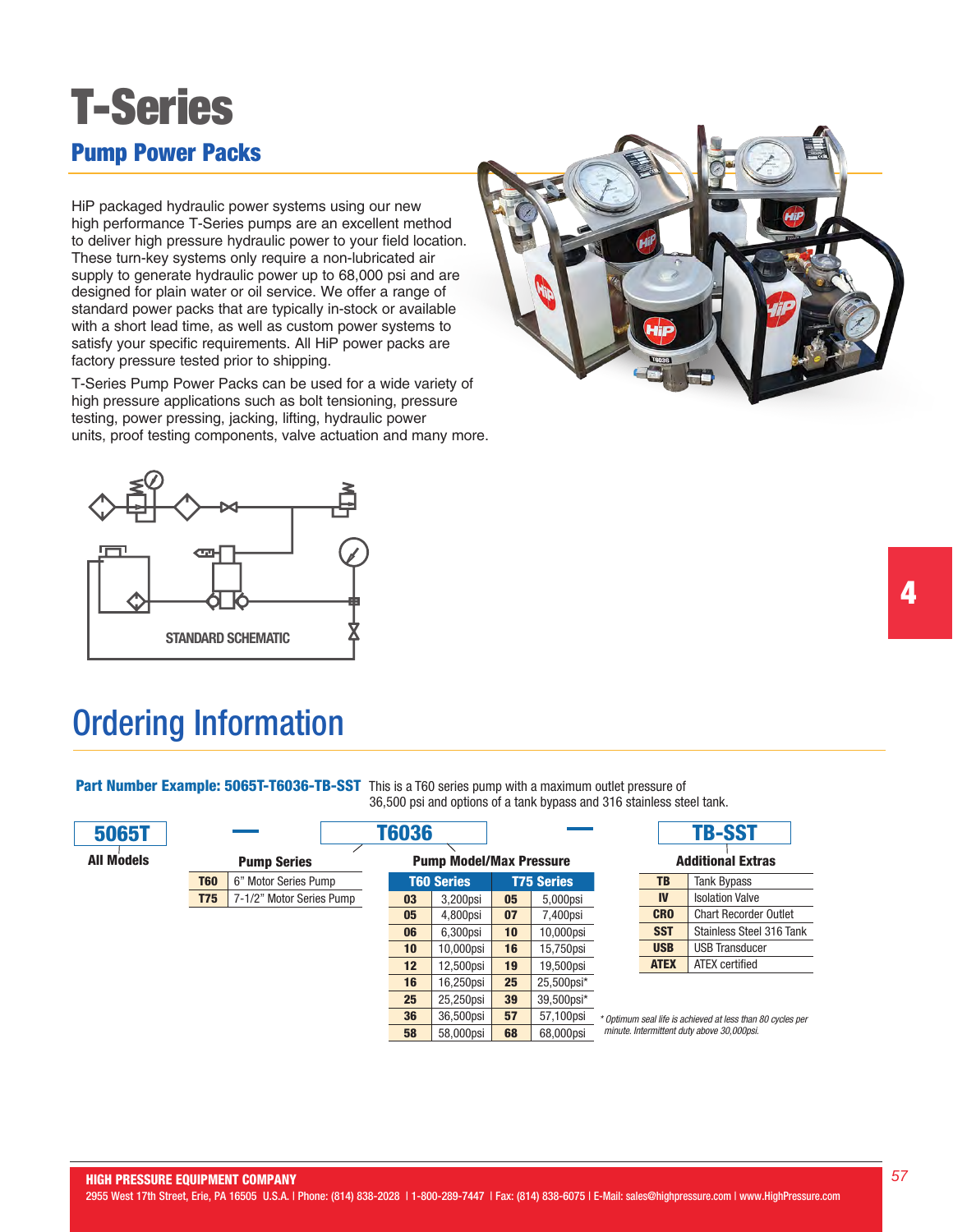## T-Series Pump Power Packs Typical Pressure & Connection Sizes

| T60 Series | psi    | <b>Maximum Working Pressure</b><br><b>bar</b> | <b>Air Inlet</b>  | <b>Gauge Range</b> | <b>Outlet</b><br><b>Connection</b> |
|------------|--------|-----------------------------------------------|-------------------|--------------------|------------------------------------|
| 03         | 3.000  | 221                                           | $1/2$ " NPT $(F)$ | $0-5,000$ psi/bar  | $1/2$ " NPT $(F)$                  |
| 05         | 4.800  | 331                                           | $1/2$ " NPT $(F)$ | $0-10,000$ psi/bar | $1/2$ " NPT $(F)$                  |
| 06         | 6.300  | 434                                           | $1/2$ " NPT $(F)$ | 0-10,000psi/bar    | $1/2$ " NPT $(F)$                  |
| 10         | 10.000 | 689                                           | $1/2$ " NPT $(F)$ | $0-15,000$ psi/bar | HF <sub>9</sub>                    |
| 12         | 12.500 | 862                                           | $1/2$ " NPT $(F)$ | $0-15,000$ psi/bar | HF9                                |
| 16         | 16.250 | 1120                                          | $1/2$ " NPT $(F)$ | $0-20,000$ psi/bar | HF <sub>9</sub>                    |
| 25         | 25.250 | 1740                                          | $1/2$ " NPT $(F)$ | $0-30,000$ psi/bar | HF4                                |
| 36         | 36,500 | 2516                                          | $1/2$ " NPT $(F)$ | 0-40,000psi/bar    | HF4                                |
| 58         | 58,000 | 3998                                          | $1/2$ " NPT $(F)$ | 0-70,000psi/bar    | HF4                                |

| <b>T75 Series</b> | psi    | <b>Maximum Working Pressure</b><br>bar | <b>Air Inlet</b>  | <b>Gauge Range</b> | <b>Outlet</b><br><b>Connection</b> |
|-------------------|--------|----------------------------------------|-------------------|--------------------|------------------------------------|
| 05                | 5.000  | 344                                    | $1/2$ " NPT $(F)$ | 0-10,000psi/bar    | $1/2$ " NPT $(F)$                  |
| 07                | 7.400  | 510                                    | $1/2$ " NPT $(F)$ | $0-10,000$ psi/bar | $1/2$ " NPT $(F)$                  |
| 10                | 10.000 | 689                                    | $1/2$ " NPT $(F)$ | 0-15,000psi/bar    | $1/2$ " NPT $(F)$                  |
| 16                | 15,750 | 1085                                   | $1/2$ " NPT $(F)$ | $0-20,000$ psi/bar | HF <sub>9</sub>                    |
| 19                | 19.500 | 1344                                   | $1/2$ " NPT $(F)$ | $0-30,000$ psi/bar | HF9                                |
| 25                | 25,500 | 1758                                   | $1/2$ " NPT $(F)$ | 0-30,000psi/bar    | HF <sub>9</sub>                    |
| 39                | 39,500 | 2723                                   | $1/2$ " NPT $(F)$ | 0-50,000psi/bar    | HF4                                |
| 57                | 57,100 | 3936                                   | $1/2$ " NPT $(F)$ | 0-70,000psi/bar    | HF4                                |
| 68                | 68,000 | 4688                                   | $1/2$ " NPT $(F)$ | 0-80,000psi/bar    | HF4                                |

Chart Recorder Port HF4 plugged Stainless Steel Tank 316 SS, mesh in tank filter, sight glass Standard Seal Material NBR **Optional Seal Materials** EPR available upon request

USB Transducer Range to suit pump max pressure. 400bar, 1500bar, 2000bar, 3000bar, 4000bar

FKM, FFKM available for pumps with maximum pressures of 16,250 or less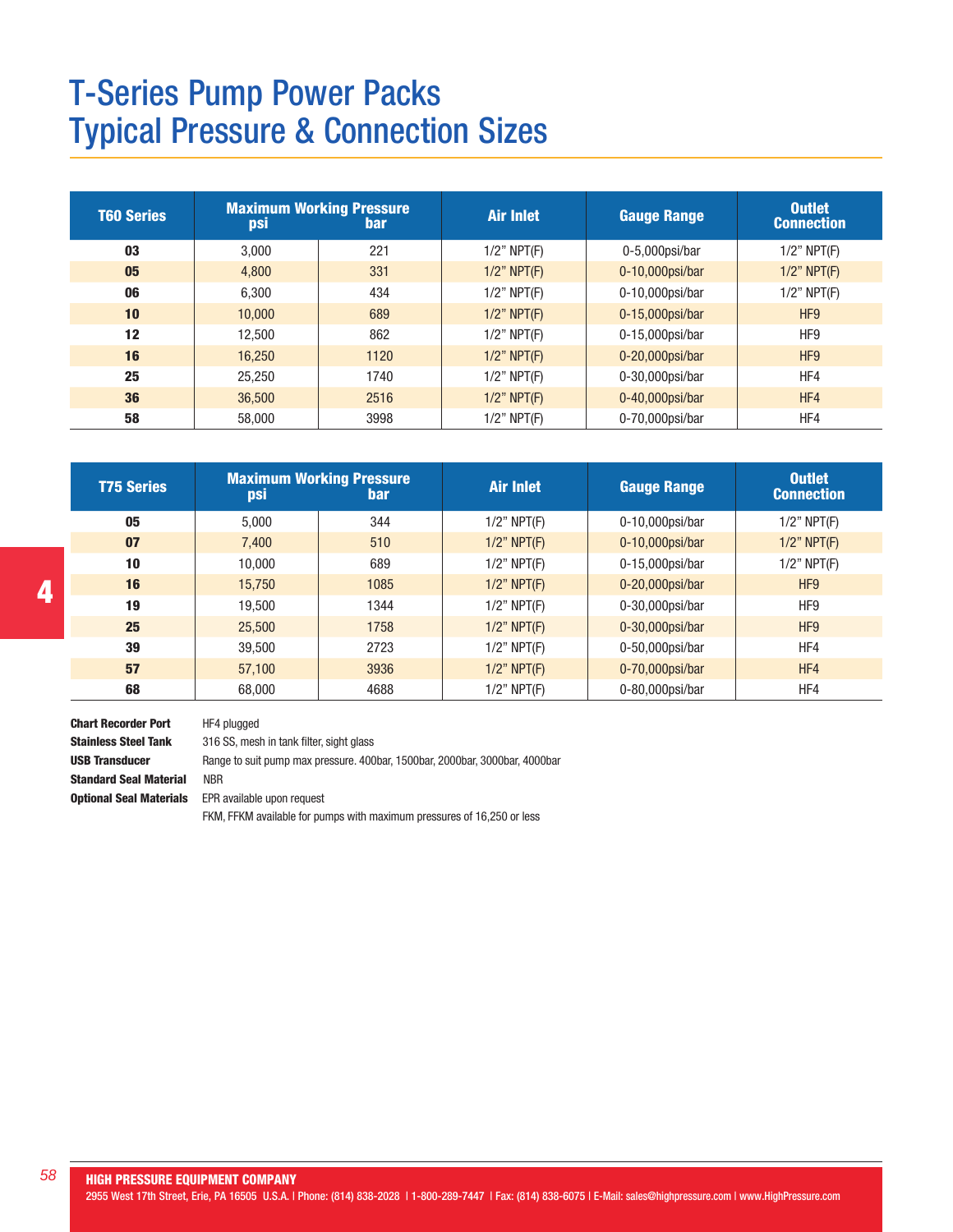# Sprague Non-Contaminating

## Hydraulic Pump Power Units

**S-440-JS-( )**—This contaminate-free hydraulic power unit uses the S-216-JS-( ) pump. The unit's components include an air filter, pressure regulator and lubricator (FRL), air shut-off valve, muffler, manifold, liquid bleed valve, air pressure gauge and liquid pressure gauge. The base is steel and has four mounting holes. All components in contact with the liquid being pumped are stainless steel.

**NOTE:** S-440-JS-10 thru -125 only (pumps with NPT liquid ports)

|                                                   | <b>S-440JS-()SS</b>   |
|---------------------------------------------------|-----------------------|
| Length:                                           | 23-7/16 in. (59.8 cm) |
| Width:                                            | 11-7/16 in. (29.4 cm) |
| Height:                                           | 12 in. (30.5 cm)      |
| <b>Filter Air Inlet Port Threads:</b>             | <b>3/8 NPT</b>        |
| <b>Pump Liquid Outlet</b><br>S-440-JS-10 thru 100 | 3/8 NPT (NFC)         |
| Reference S-440-JS-()                             | 79546-11 thru -61     |

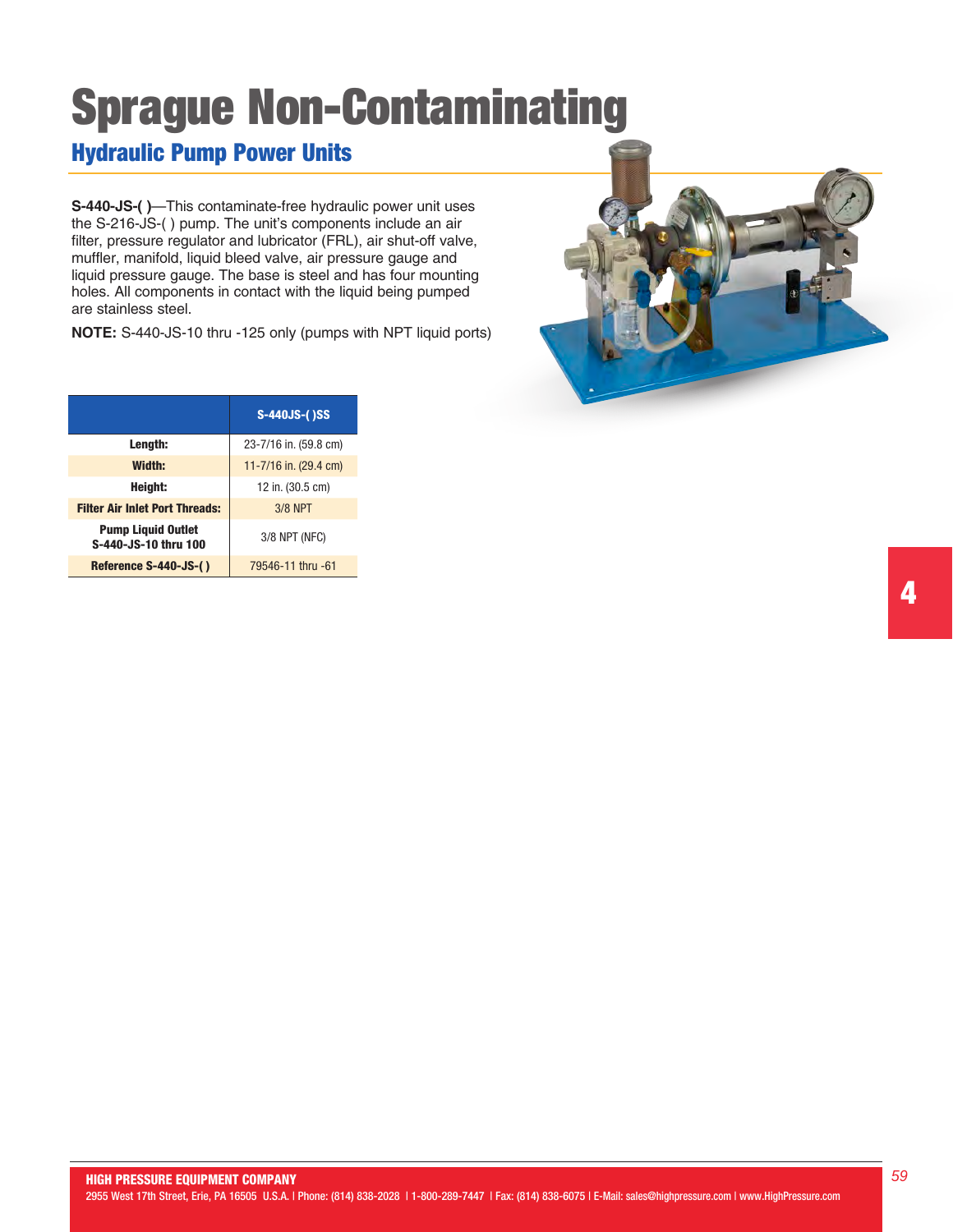# Sprague Double-Acting

## Hydraulic Pump Power Units

Sprague S-440-JD double-acting hydraulic power units are assembled with compatible accessories, ready for portable power supply or for stationary use within a hydraulic system.

The "JD" power units include the selected type "JD" pump, see pages 22 and 23, air filter, pressure regulator, liquid and airpressure gauges, air lubricator, valves, fittings and mounting base.

**S-440-JD-6.8** Services oil, liquid refrigerants, many corrosive chemicals and low lubricity liquids.

|                                                 | S-440-JD-6.8         |
|-------------------------------------------------|----------------------|
| Length:                                         | 20 in. (58.4 cm)     |
| Width:                                          | 11 in. (27.9 cm)     |
| Heiaht:                                         | 13-1/2 in. (34.3 cm) |
| <b>Filter Air Inlet Port</b><br><b>Threads:</b> | $1/2$ NPT            |
| <b>Liquid Inlet Port:</b>                       | 1 NPT                |
| <b>Liquid Outlet Port:</b>                      | $1/2$ NPT            |
| <b>Liquid Bypass Port:</b>                      | <b>1/4 NPT</b>       |
| Reference:                                      | 90763-11             |

**S-440-JD-34** Services oil, water and many corrosive liquids. **S-440-JD-36** Services oil and non-corrosive liquids. **Not for water service.**

|                                                 | S-440-JD-34          | S-440-JD-36          |
|-------------------------------------------------|----------------------|----------------------|
| Length:                                         | 23 in. (58.4 cm)     | 23 in. (58.4 cm)     |
| Width:                                          | 11 in. (27.9 cm)     | 11 in. (27.9 cm)     |
| Height:                                         | 12-1/2 in. (31.8 cm) | 12-1/2 in. (31.8 cm) |
| <b>Filter Air Inlet Port</b><br><b>Threads:</b> | 3/8 NPT              | $3/8$ NPT            |
| <b>Liquid Inlet Port</b><br><b>Threads:</b>     | $3/8$ NPT            | 3/8 NPT              |
| <b>Liquid Outlet Port</b><br><b>Threads:</b>    | $1/4$ NPT            | $1/4$ NPT            |
| Reference:                                      | 90029-11             | 90822-11             |

**S-440-JD-60** Uses lubricated driving air. Services petroleum or water based hydraulic fluids.

**S-440-JDN-60** Uses clean, dry driving air. For cleanroom or laboratory use.

|                                                 | S-440-JD-60          | <b>S-440-JDN-60</b>  |
|-------------------------------------------------|----------------------|----------------------|
| Length:                                         | 23 in. (58.4 cm)     | 23 in. (58.4 cm)     |
| Width:                                          | 11 in. (27.9 cm)     | 11 in. (27.9 cm)     |
| Height:                                         | 12-1/2 in. (31.8 cm) | 12-1/2 in. (31.8 cm) |
| <b>Filter Air Inlet Port</b><br><b>Threads:</b> | 3/8 NPT              | <b>3/8 NPT</b>       |
| <b>Liquid Inlet Port</b><br><b>Threads:</b>     | 3/8 NPT              | $3/8$ NPT            |
| <b>Liquid Outlet Port</b><br><b>Threads:</b>    | $1/4$ NPT            | $1/4$ NPT            |
| Reference:                                      | 91614                | 91615                |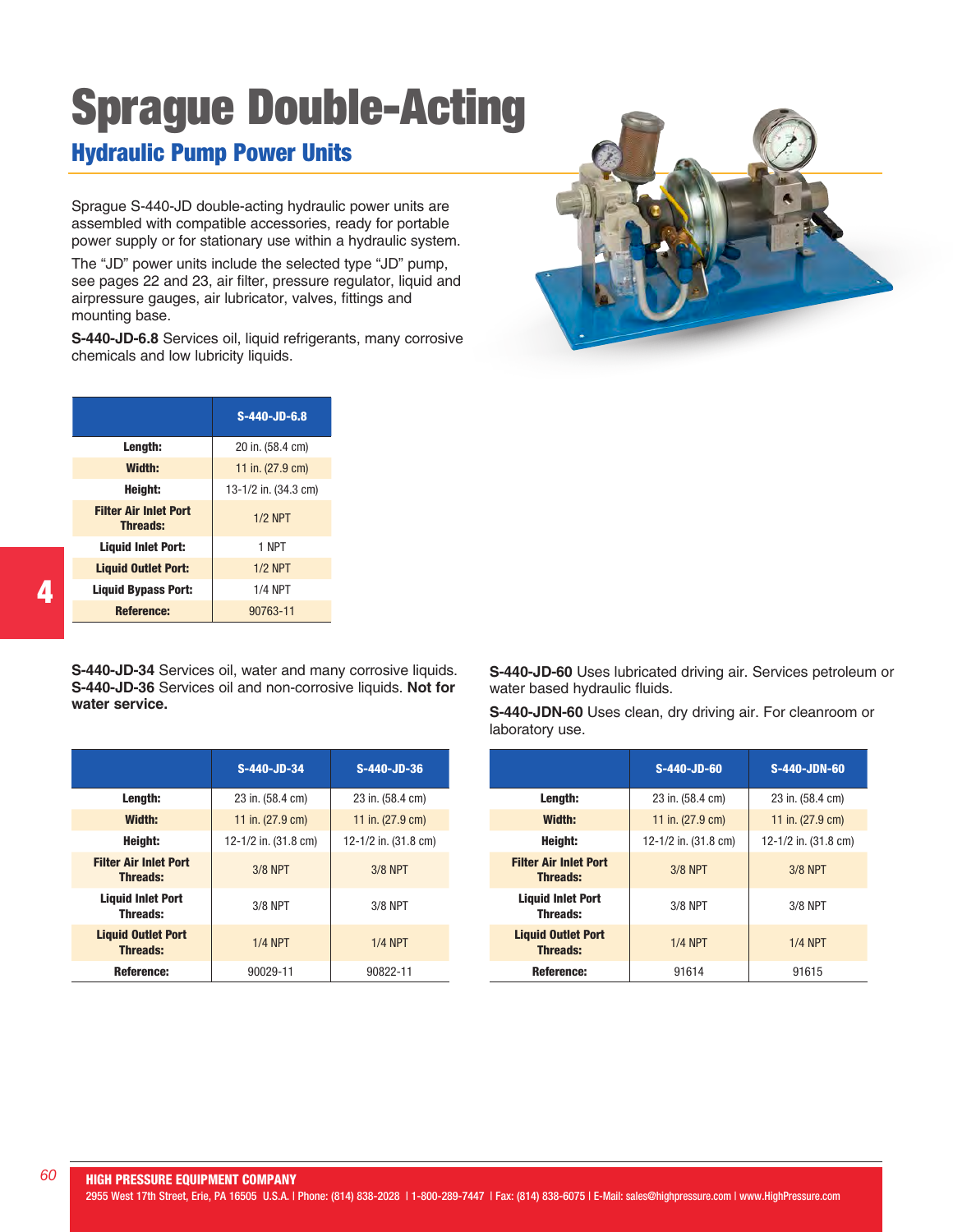# Air Operated Pumping Systems to 50,000 psi

- **Model PS-10: 10,000 psi**
- **Model PS-20: 20,000 psi**
- **Model PS-30: 30,000 psi**
- **Model PS-40: 40,000 psi**
- **Model PS-50: 50,000 psi**
- **Model PS-90: 90,000 psi**

High Pressure air operated hydraulic pumping systems are complete, selfcontained units and ready to operate. Just hook up standard shop air supply (maximum 100 psi) to connection supplied on the side of the console. Discharge capacities range to  $64$  in $3$ /min.

#### Features

System includes hydraulic oil reservoir, oil filter, air operated hydraulic pump, pressure gauge, panel mounted high pressure valves, safety head assembly, panel mounted air regulator and gauge and air line filter and lubricator. All components are enclosed in a steel console with only the back exposed. Dimensions of standard systems are 26" wide, 24" deep and 40" high.

#### System Capabilities

The output pressure is predetermined by adjustment to the air regulator setting.

Output pressure is maintained constantly and pump compensates for pressure drops or losses.

Hydraulic input is gravity fed, however, if pump is used alone, the feed can be pressurized to the limit of the pump.



Air consumption will be approximately 56 CFM of free air at 100 psi input.

Reservoir = 4 gallon capacity, do not pressurize.





HIGH PRESSURE EQUIPMENT COMPANY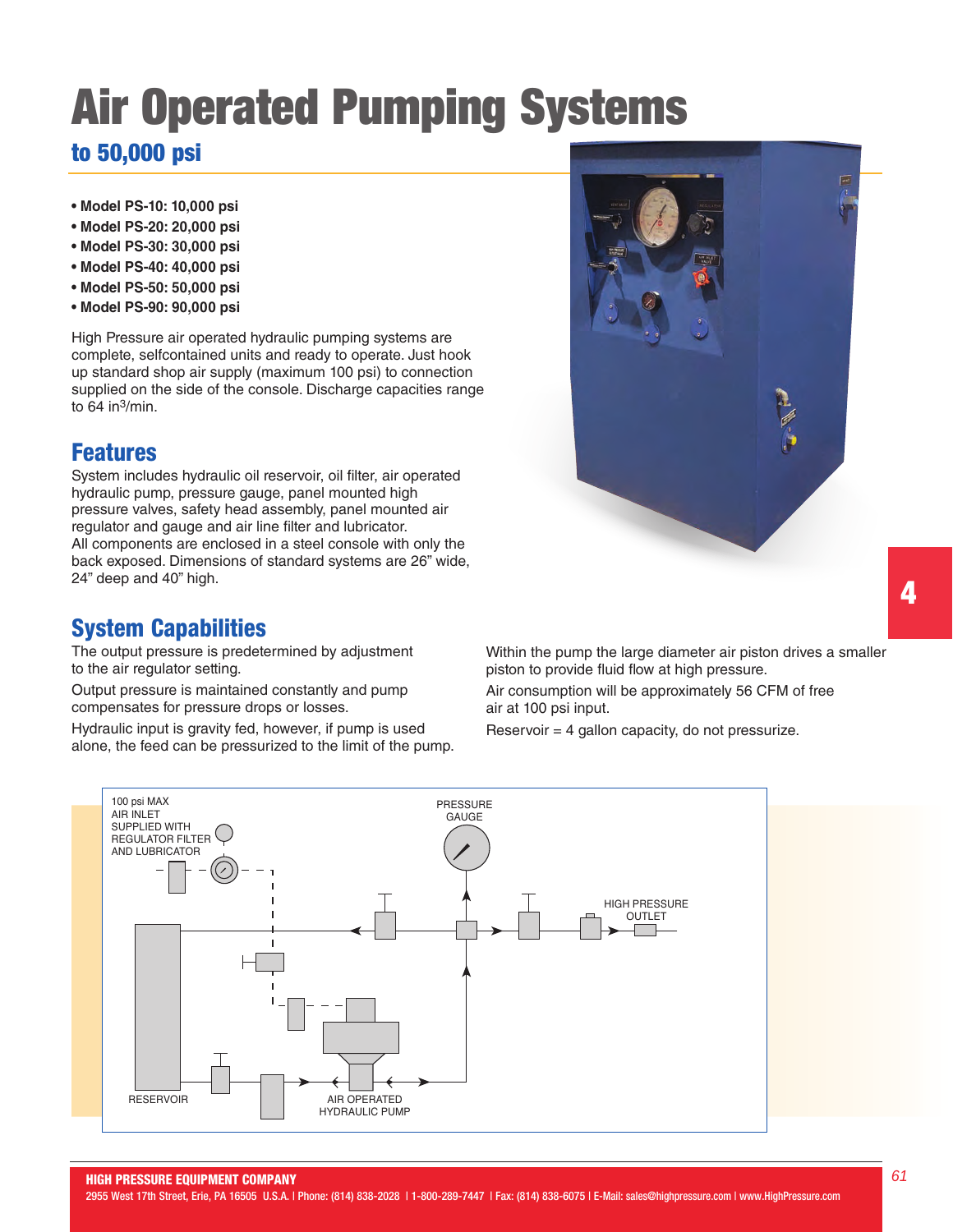# Standard Pumping System Specifications

#### Approximate Air to Hydraulic Pressure Ratio — Static Conditions

|                        | <b>Model</b> | Air psi               |        |        |        |        |        |        |        |        |        |        |  |  |  |
|------------------------|--------------|-----------------------|--------|--------|--------|--------|--------|--------|--------|--------|--------|--------|--|--|--|
|                        | No.          | 10                    | 20     | 30     | 40     | 50     | 60     | 70     | 80     | 90     | 100    | 110    |  |  |  |
|                        | <b>PS-10</b> | ,500                  | 3,200  | 5,200  | 7,100  | 9,000  | 10,800 | 12,500 | 14,500 | 16,300 | 18,000 | 19,800 |  |  |  |
|                        | <b>PS-20</b> | 3,000                 | 6,000  | 9.500  | 12,600 | 16,000 | 19,100 | 22,300 | 25,600 | 29,000 | 32,300 | 35,600 |  |  |  |
| <b>Hydraulic</b>       | <b>PS-30</b> | 4.000                 | 8,800  | 13.700 | 18,000 | 22,500 | 27,000 | 31,500 | 36,500 | 41.400 | 45.800 | 50,300 |  |  |  |
| <b>Pressure</b><br>psi | <b>PS-40</b> | 6.000                 | 13,000 | 21,000 | 27,000 | 34,000 | 40,500 | 46,000 | 52,000 | 59,000 | 65,000 | 70,000 |  |  |  |
|                        | <b>PS-50</b> | 6.000                 | 13,000 | 21,000 | 27,000 | 34,000 | 40,500 | 46,000 | 52,000 | 59.000 | 65.000 | 70,000 |  |  |  |
|                        | <b>PS-90</b> | <b>Uses Dual Pump</b> |        |        | N/A    | N/A    | N/A    | N/A    | N/A    | N/A    | N/A    | N/A    |  |  |  |

#### Approximate Rate of Discharge — CIPM

| <b>Model</b>    |            | <b>PS-10</b> |    | <b>PS-20</b> |    | <b>PS-30</b> |              | <b>PS-40</b> |    |     | <b>PS-50</b> |    |     |        |    |     |
|-----------------|------------|--------------|----|--------------|----|--------------|--------------|--------------|----|-----|--------------|----|-----|--------|----|-----|
| Air psi         |            | 60           | 80 | 100          | 60 | 80           | 100          | 60           | 80 | 100 | 60           | 80 | 100 | 60     | 80 | 100 |
|                 | 10,000 psi | 27           | 52 | 64           | 31 | 40           | 44           | 28           | 33 | 35  | 19           | 23 | 24  | 19     | 23 | 24  |
|                 | 30,000 psi |              |    |              |    |              | 14           |              | 16 | 21  | 12           | 15 | ィフ  | 12     | 15 | 17  |
| <b>Pressure</b> | 40,000 psi | U            |    |              |    |              | $\mathbf{0}$ |              |    | 14  |              | 12 | 15  | ŋ<br>┕ | 12 | 15  |
|                 | 50,000 psi |              |    |              |    |              |              |              |    |     |              |    |     |        |    |     |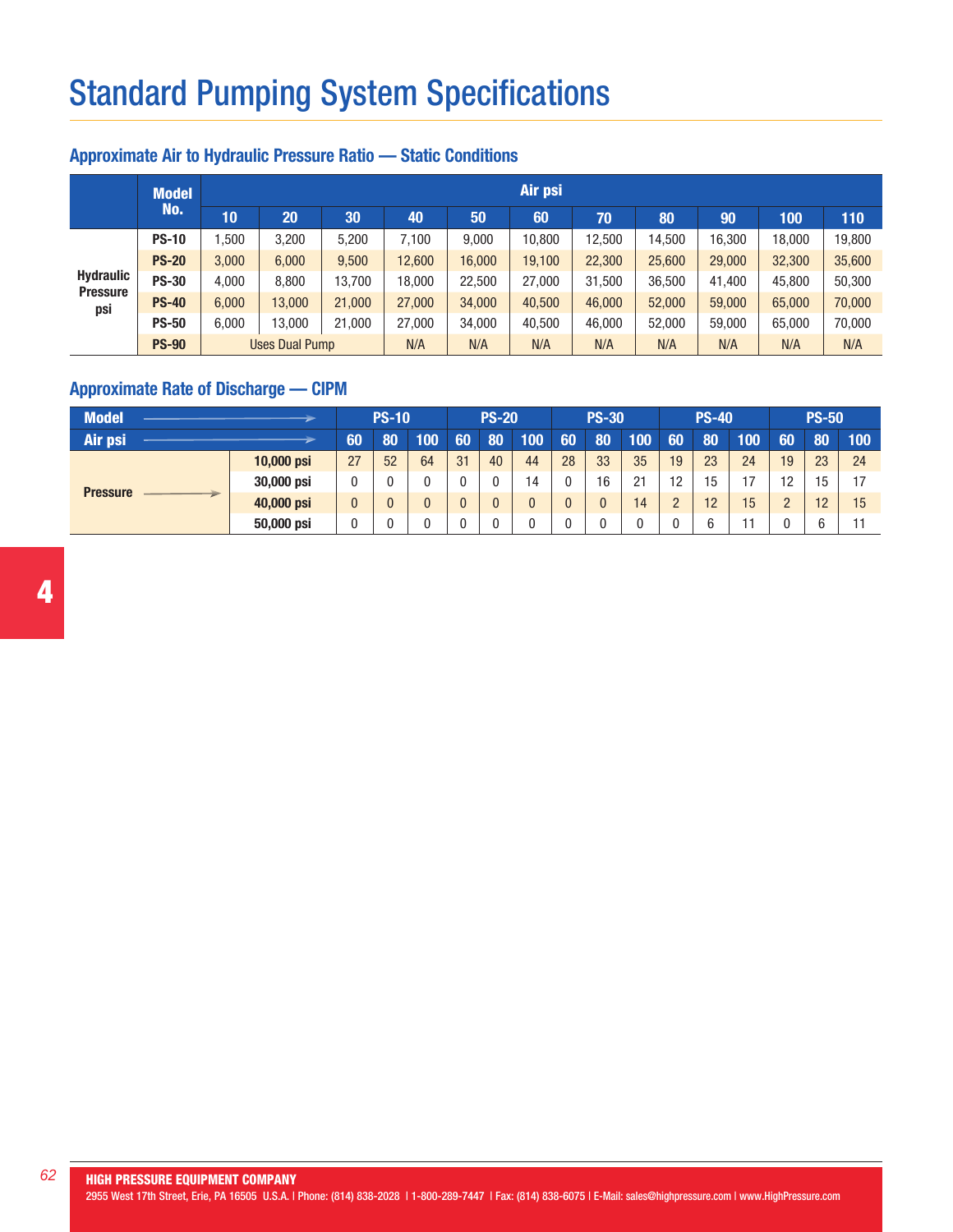# 150,000 psi Pumping System Model PS-150

The Model PS-150 Pumping System is designed for generating hydraulic pressure up to 150,000 psi by means of an air operated hydraulic pump and an intensifier. The 10 to 1 ratio intensifier is fully illustrated on page 73. This system is complete and ready to operate requiring only the connection of an air supply of approximately 80 psi.

The steel console is 26" wide, 24" deep, 40" high and includes manual valves, air regulator, filter and lubricator, air gauge, high pressure gauge, reservoir, oil filter, pump (0-16,000 psi), related high pressure tubing and fittings.

The 0-20,000 psi pressure gauge is connected to the low pressure side of the intensifier which has a ratio of 10 to 1. Pressure on the high pressure side of the intensifier is thus determined by multiplying the gauge reading by 10. A small variation must be allowed for friction from the intensifier packing.

The air operated hydraulic pump pressurizes the system to 16,000 psi with valves "A" and "B" closed and the intensifier piston is automatically positioned to the low pressure end of its stroke. With valves "A" and "C" closed, valve "B" is opened to allow the pump to pressurize the low pressure end of the intensifier. The fluid in the high pressure end of the intensifier is thus pressurized with a 10 to 1 ratio. If the intensifier reaches the end of its stroke before the desired pressure is achieved, the intensifier may be recycled. The intensifier output is approximately 1.2 cubic inches per stroke.



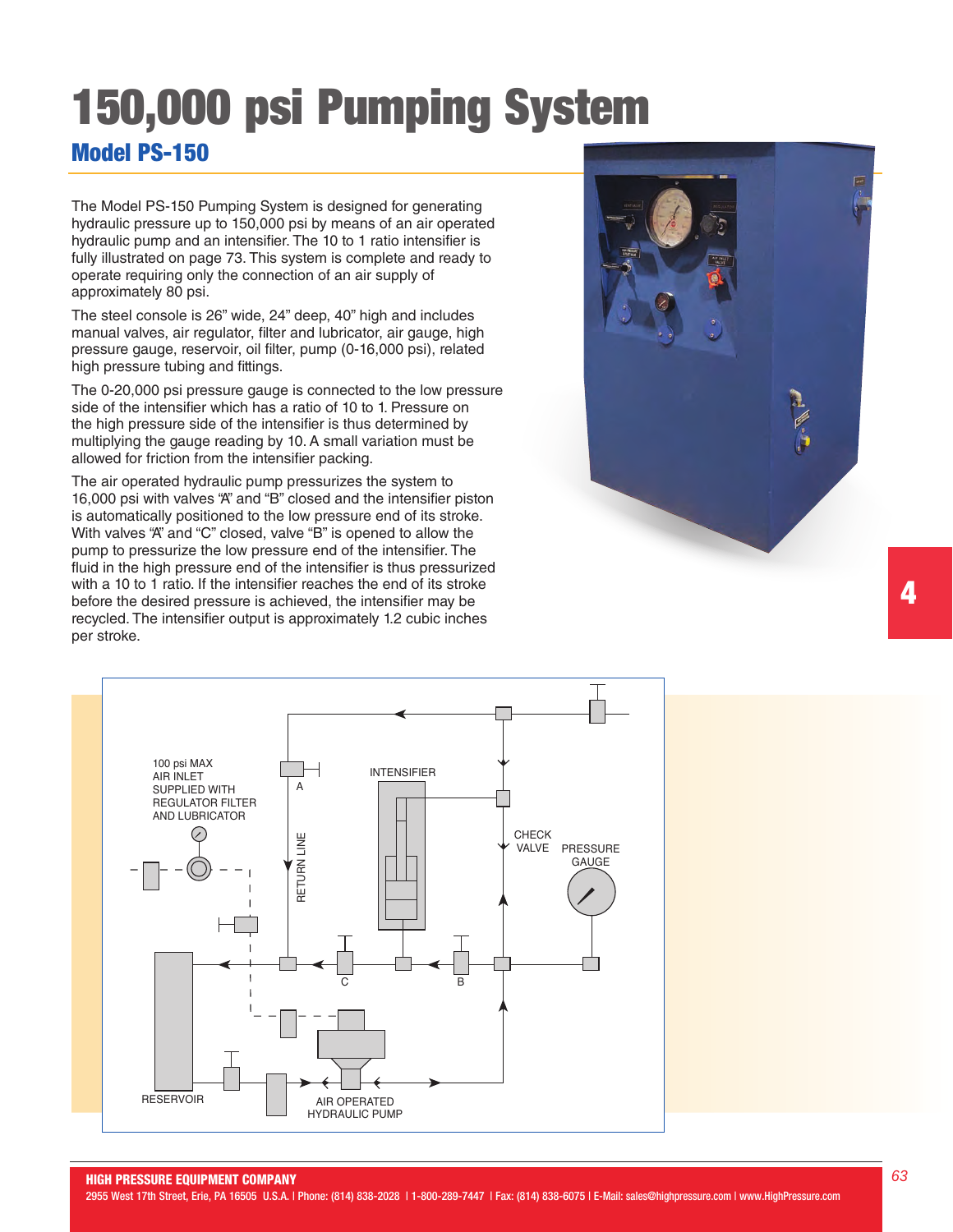# Air Driven Power Units

A variety of Sprague and PowerStar™ pumps are available as packaged systems with output pressures up to 36,500 psi. These air driven power units are designed for portable and stationary applications and delivered fully assembled, ready-to-use and factory tested.

### S-440

- Standard unit for general use.
- Components include S-216-J-()-SS pump, air filter, pressure regulator and lubricator, air shut-off valve, muffler, liquid bleed valve, air pressure gauge, liquid-filled pressure gauge with quick disconnect fitting.
- Steel powder coated base has four mounting holes.
- Available as S-440 with the addition of a by-pass circuit that allows quick fills from your inlet source.

### S-1101

- Compact power unit has same components as S-440 with the addition of a three gallon (11.4 liters) stainless steel reservoir.
- Reservoir is fitted with filter-breather-screen assembly, suction filter inline to pump, and sight glass to show liquid fill point.
- Base flanges of reservoir have four mounting holes.
- Designed to improve suction capability of higher ratio pumps and eliminate dry start-ups.

#### S-441

- Compact, lightweight unit for general use.
- Occupies slightly more than one cubic foot of space and weighs six lbs. (2.7kg) less than S-440.
- Components include S-216-() pump, air filter, pressure regulator and lubricator, air shut-off valve, muffler, manifold, liquid bleed valve, air pressure gauge, liquid-filled pressure gauge with quick disconnect fitting.
- Stainless steel base has four mounting holes.

### S-439

- Compact power unit has same components as S-441 with the addition of a five gallon (18.9 liters) stainless steel reservoir.
- Reservoir is fitted with filler-breather-screen assembly, suction filter inline to pump, and sight glass which shows liquid fill point.
- Base flanges of reservoir have four mounting holes.



4